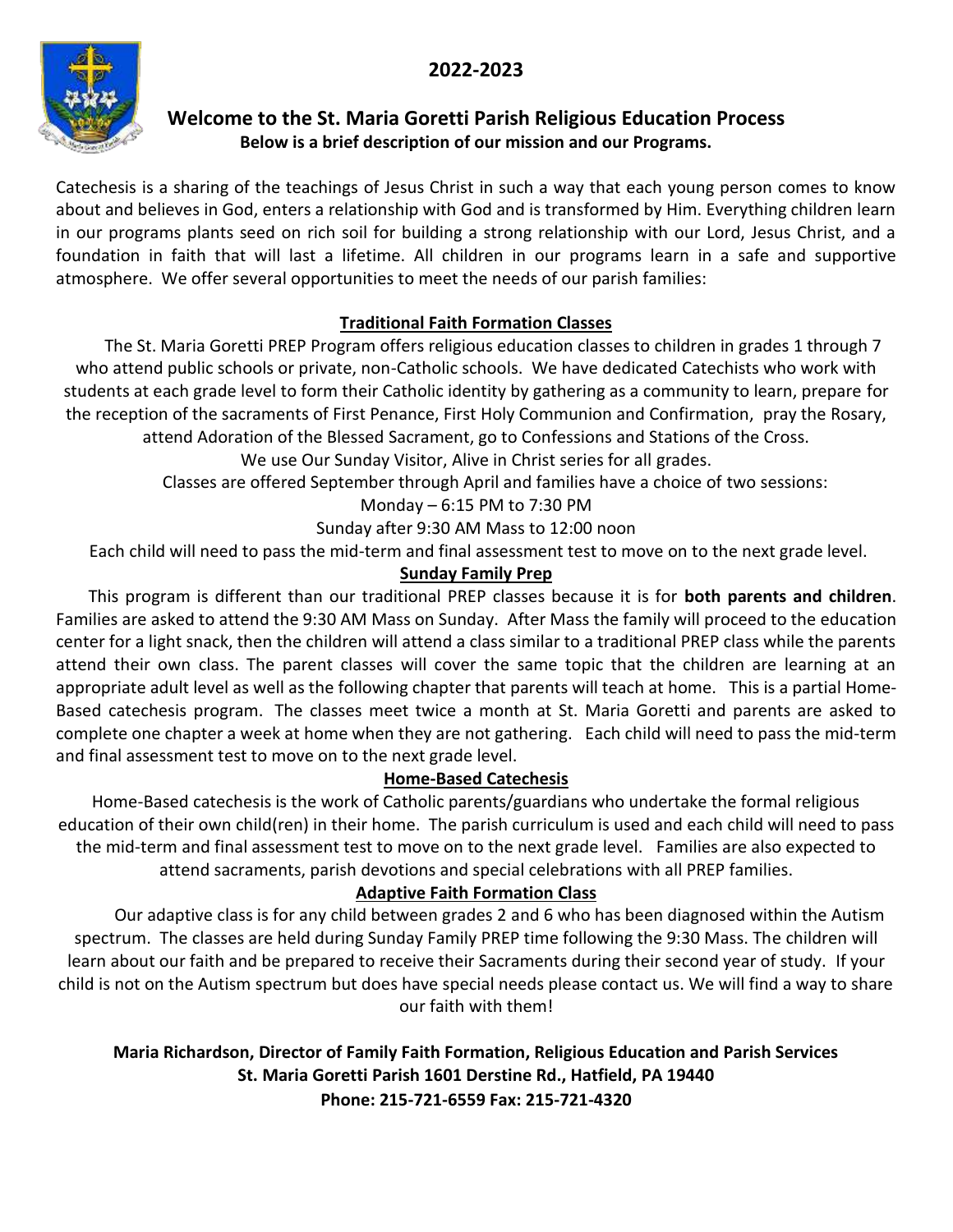

**Parish Religious Education Process Registration Form 2022-2023**

Please print clearly – All information is necessary

| Family Last Name                                                                                                                                                                                                               |                                                                                                                                                                                                                                |                                                                                                                                                                                                                                |
|--------------------------------------------------------------------------------------------------------------------------------------------------------------------------------------------------------------------------------|--------------------------------------------------------------------------------------------------------------------------------------------------------------------------------------------------------------------------------|--------------------------------------------------------------------------------------------------------------------------------------------------------------------------------------------------------------------------------|
| Mother's Maiden Name: Manual Manual Manual Manual Manual Manual Manual Manual Manual Manual Manual Manual Manu                                                                                                                 |                                                                                                                                                                                                                                |                                                                                                                                                                                                                                |
| Father's Name: Mother's Name:                                                                                                                                                                                                  |                                                                                                                                                                                                                                | Marital status:                                                                                                                                                                                                                |
| Email REQUIRED: Note that the state of the state of the state of the state of the state of the state of the state of the state of the state of the state of the state of the state of the state of the state of the state of t |                                                                                                                                                                                                                                |                                                                                                                                                                                                                                |
| Complete Address: National Address and Complete Address and Complete Address and Complete Address and Complete                                                                                                                 |                                                                                                                                                                                                                                |                                                                                                                                                                                                                                |
| Mother Cell: Notified and the second service of the service of the service of the service of the service of the service of the service of the service of the service of the service of the service of the service of the servi |                                                                                                                                                                                                                                |                                                                                                                                                                                                                                |
|                                                                                                                                                                                                                                |                                                                                                                                                                                                                                |                                                                                                                                                                                                                                |
|                                                                                                                                                                                                                                | Home Phone: The Emergency Contact: The Phone: The Phone: The Phone: The Phone: The Phone: The Phone: The Phone Phone Phone Phone Phone Phone Phone Phone Phone Phone Phone Phone Phone Phone Phone Phone Phone Phone Phone Pho |                                                                                                                                                                                                                                |
|                                                                                                                                                                                                                                |                                                                                                                                                                                                                                | Relation to child: Emergency Contact Cell: Relation to child:                                                                                                                                                                  |
| Student Last Name: Names and Student Last Names and Alexander and Alexander and Alexander and Alexander and Alexander and Alexander and Alexander and Alexander and Alexander and Alexander and Alexander and Alexander and Al |                                                                                                                                                                                                                                |                                                                                                                                                                                                                                |
|                                                                                                                                                                                                                                |                                                                                                                                                                                                                                | Student First Name: The Contract of the Contract of the Contract of the Contract of the Contract of the Contract of the Contract of the Contract of the Contract of the Contract of the Contract of the Contract of the Contra |
| Middle Name: will be a series of the control of the control of the control of the control of the control of the control of the control of the control of the control of the control of the control of the control of the contr |                                                                                                                                                                                                                                | Male <b>Female</b>                                                                                                                                                                                                             |
|                                                                                                                                                                                                                                |                                                                                                                                                                                                                                | Date of Birth: School: School: School: School: School: School: School: School: School: School: School: School: School: School: School: School: School: School: School: School: School: School: School: School: School: School: |
|                                                                                                                                                                                                                                |                                                                                                                                                                                                                                | School District: The Contract of Grade: The PREP Grade Level:                                                                                                                                                                  |
| Alaska Native__________, Asian/Vietnamese _________, Hispanic ________, Native<br>Hawaiian or Other Pacific Islander _____ White ______ Some Other Race _____                                                                  |                                                                                                                                                                                                                                | Ethnicity/ check all that apply: African American or Black _________, American Indian or                                                                                                                                       |
| <b>Parish of Baptism:</b>                                                                                                                                                                                                      |                                                                                                                                                                                                                                |                                                                                                                                                                                                                                |
| <b>City &amp; State of Baptism</b>                                                                                                                                                                                             |                                                                                                                                                                                                                                |                                                                                                                                                                                                                                |
| If not SMG a copy of the Baptism Certificate MUST be attached.                                                                                                                                                                 |                                                                                                                                                                                                                                |                                                                                                                                                                                                                                |
| <b>Baptism Date:</b>                                                                                                                                                                                                           |                                                                                                                                                                                                                                |                                                                                                                                                                                                                                |
| <b>First Reconciliation: DATE:</b>                                                                                                                                                                                             | Parish                                                                                                                                                                                                                         | <b>State</b>                                                                                                                                                                                                                   |
| <b>First Holy Communion: DATE:</b>                                                                                                                                                                                             | Parish                                                                                                                                                                                                                         | <b>State</b>                                                                                                                                                                                                                   |

**If not at SMG a copy of the Certificate MUST be attached.**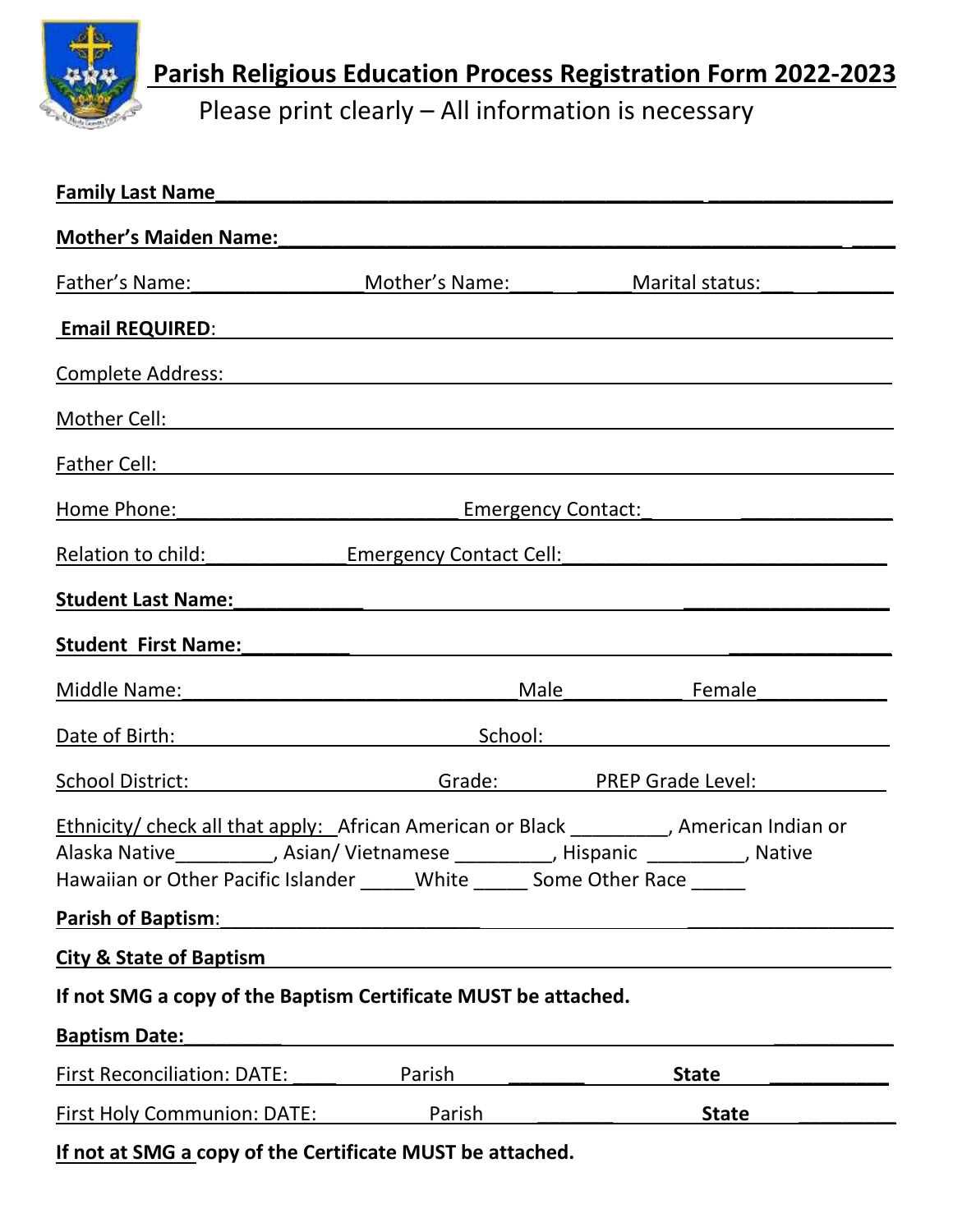Children must attend two consecutive years of PREP before receiving a sacrament.

Allergies / Special Needs:

## **Does your child have an IEP, if so, please attach. Custody agreements must be attached.**

I agree to read and support the provisions outlined in the Parish PREP Handbook. I understand and give permission that photos of my child(ren) may be taken and used in Parish publications including web and print media and church services including sacraments will be Live Streamed.

\_\_\_\_\_\_\_\_\_\_\_\_\_\_\_\_\_\_\_\_\_\_\_\_\_\_\_\_\_\_\_\_\_\_\_\_\_\_\_\_\_\_\_\_\_\_\_\_\_\_\_\_\_\_\_\_\_\_\_\_\_\_\_\_\_\_\_\_\_\_\_\_\_\_\_\_\_

\_\_ \_\_\_

I understand that in the case of injury or illness, every effort will be made to contact me in a medical emergency. In the event I cannot be reached, I give permission to parish staff to secure all proper and necessary treatment for my child(ren). I understand that no liability is assumed by the church or the Archdiocese for claims that may arise.

Parental Consent for Medical Care: In case of an emergency, I give permission for my child to receive emergency medical treatment and, if necessary, be transported to the nearest medical facility.

| Parent/Guardian Name |                                                                                                                                                                                |  |  |
|----------------------|--------------------------------------------------------------------------------------------------------------------------------------------------------------------------------|--|--|
|                      |                                                                                                                                                                                |  |  |
|                      |                                                                                                                                                                                |  |  |
|                      | Please make check payable to St. Maria Goretti Parish and attach to form:<br>Registration Fee: One Child \$235.00, Two Children \$335.00, Three or more Children \$435.00      |  |  |
|                      | Paid________ ck #________ Session Choice: Monday_____________ Sunday____________<br>Sessions will be assigned on a first come first served basis and all may not be available. |  |  |
|                      | Your registration is not complete without sacramental certificates/information                                                                                                 |  |  |